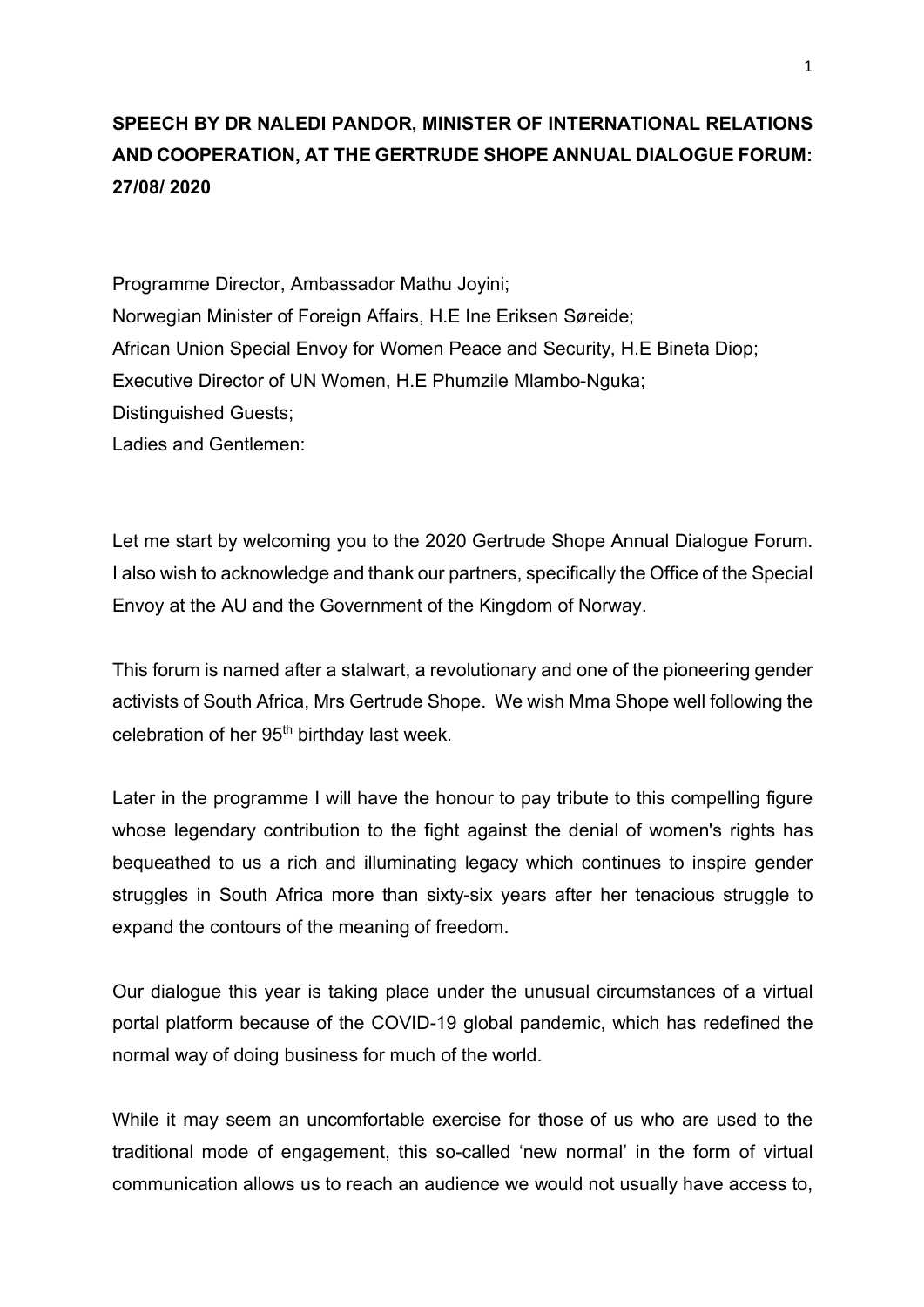and as such, we hope that the Women, Peace and Security dialogue will similarly reach a wider audience in order to communicate the message of peace and security for women.

The 2020 Gertrude Shope Annual Dialogue Forum is themed 'The Role of Women in Silencing the Guns: Building Architectures for Peace during the COVID-19 Pandemic and Beyond'.

This is a theme which echoes the confluence of current conditions shaping the experience faced by women all over the world. It is now common knowledge that both on the continent of Africa and the world over women and children are disproportionately affected by violent conflict both in terms of social violence, civil wars and terrorism. Our intention is to devise ways for women to lead in securing peace and security.

Under the current socially restrictive circumstances of COVID-19, which include safety measures such as stay-at-home and lockdowns, violence against women has notably increased, not least in our own country, South Africa. The increasing violence against women due to the COVID-19 conditions tests our resilience to the limit, and, calls for urgent action. I remain confident that this forum will emerge with appropriate responses to meet the challenge.

This year marks numerous milestones in the struggles for gender equality. These include the end of the Decade of African Women; the 25<sup>th</sup> Anniversary of the Adoption of the Beijing Declaration and Platform for Action; the 5<sup>th</sup> Anniversary of the Sustainable Development Goals and significantly, the 20<sup>th</sup> Anniversary of UNSC Resolution 1325 on WPS.

All these milestones provide an ideal historical background that should further strengthen our determination and give impetus to our efforts to put the gender agenda at the centre of international awareness.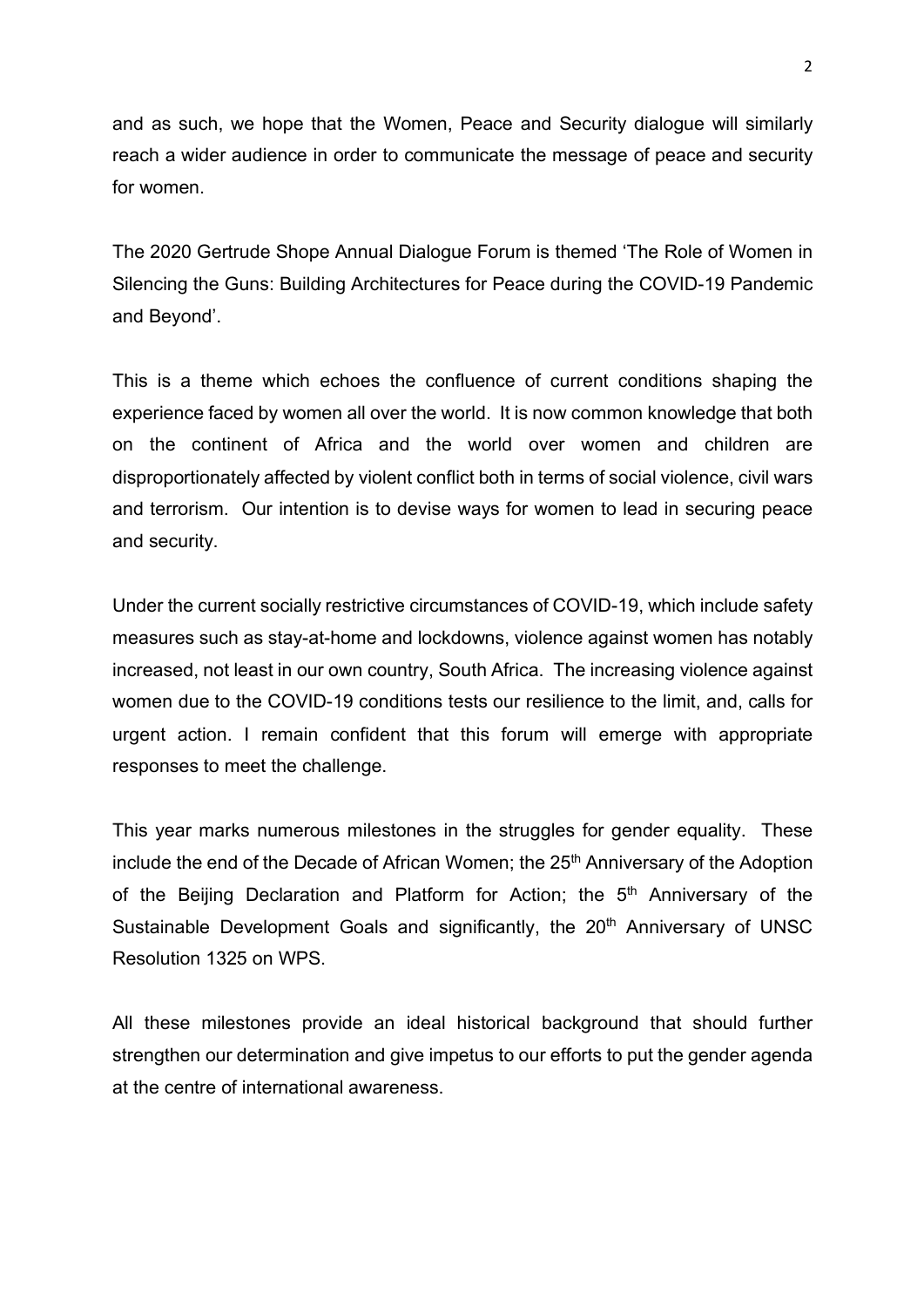The African Union has declared the year 2020 theme as "Silencing the Guns: Creating Conducive Conditions for Africa's Development". This theme highlights the challenge of peace in Africa and serves as a call to action. It also links Africa's development to sustainable peace, since there can be no development without durable conditions of peace and stability.

There are overlaps between the AU theme and the theme of this forum is of significance in terms of the WPS programmes. However, what we should emphasise is that the Gertrude Shope Annual Forum has boldly stressed the role of women in the intersection of these two themes, in addition to inserting the contemporaneous context of the COVID-19 pandemic and its effects.

Crises have a negative effect on women. Civil conflict, political conflict, natural disasters all result in disruption of communities and women disproportionately bear their brunt at multiple levels. Foregrounding the connections between women and peace through emphasising the active role of women as mediators and peace-builders is an antidote to the false narrative that depicts women as helpless or passive recipients. As this forum shows, women at all levels of society are very capable of taking the initiative to contribute to an elevated human agenda.

As the outbreak of COVID-19 has reconfigured the conventional modes of social engagement, including the ongoing efforts to correct and improve gender relations as well as put an end to violent conditions faced by women, there is a need for the Gertrude Shope Annual Forum to take stock of the impact of the global emergency with the aim of rethinking our traditional approach to the challenge of violence against women to ensure that our efforts are adaptive and thereby fit for purpose.

With this imperative in mind our focus this year should engender reflection on three key areas. The first should be to ensure that the Gertrude Shope Annual Forum does not suffer reversal of fortunes on progress made so far on Women, Peace and Security because of the COVID-19 pandemic. Under these abnormal conditions, history calls on us to find different ways of doing things better.